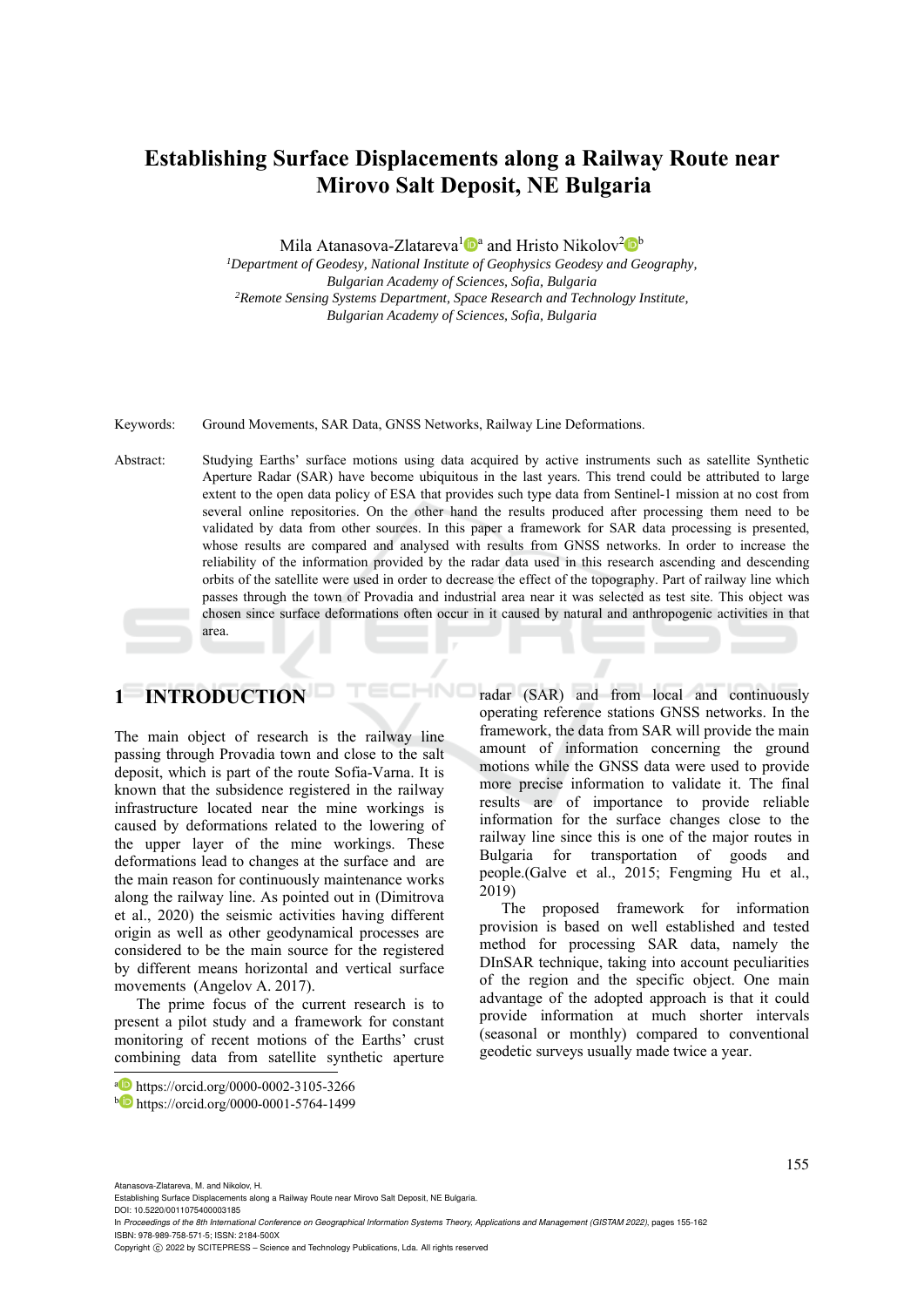### **2 RESEARCHED REGION**

The area of Provadia town is characterized by a complex geological and tectonic environment (see Figure 1), where a large number of fault structures have been registered according to geophysical and geological data. They are revealed north and south of the town of Provadia the Provadia fault being the most clearly delineated structure in the area of the so-called salt body. The orientation of the fault is from north-northwest to east-southeast. In the past the eastern slope of the Provadia fault located south of Provadia is lowered by 100 meters compared to the western one. The rise of the salt body through the Late Holocene took place along the fault. The length of the Provadia fault is 19.88 km. The analysis of the main fault structures in the Provadia region that have been active during the neotectonic stage shows that the decisive role in its youngest development is played by the Provadia fault most pro-nounced in the area of the Mirovo salt deposit, where the salt body was raised during the Late Holocene. (Dimitrov et al., 2016)

The above discussed fault lays the basis of modern deformation processes on the slopes of the Provadia River. A number of new north-south faults have been observed in the upper part of the eastern slope of the Provadia River (Zagorchev I. 2001); Dimitrova et al., 2020). Landslides occur in delineated sectors of the same eastern slope of the river. They show that the development of faults (regional and local) in the region of Provadia hasn't finished yet. Near the underground Mirovo salt deposit is the route of the railway line Sofia-Varna, which crosses this region.

The main factor for the concentration of earthquakes in the area of the Mirovo salt deposit and the increase in the number of weak earthquakes in the last 50 years is due to the intensive exploitation of salt by leaching (injection of high pressure water into the earth layers) which forms huge under-ground chambers. This method of extraction accelerates the ground deformation processes around the salt body since as a result it becomes lighter at its top part and leads to tensions that are released through weak earthquakes. (Knoll, 1996)

In the framework of ground deformations monitoring by geodetic methods in the area of the

Mirovo salt deposit high-precision methods and modern GPS technology have been applied, which provide quantitative data for displacements within millimeters (mm) range. The GNSS data registered by the a CORS station in the town of Provadia and those in its vicinity within a radius of 50 km, namely the stations in Varna, Shumen, Shkorpilovtsi, Aytos and Dobrich are considered in regard with and for comparison to the stable speed of the time series from Eurasia'2005 from ETRS89 coordinates. The geodetic monitoring showed almost identical values for the movements of the mentioned GNSS stations the Provadia station being the only exception providing a velocity of  $1.9 \pm 0.5$  mm/yr in direction southwest and a significant subsidence with a velocity of 7.9  $\pm$  1.6 mm/yr. Based on these observations, it can be concluded that most probably the observed seismicity in the area of Provadia is an induced seismicity as a result of intensive exploitation of salt production in the nearby (3-4 km away) Mirovo salt deposit. (Kostyanev et al. 2010; Dimitrova et al., 2010)

A local geodetic network was built in 1988 for monitoring the ground deformations in the area of the Mirovo salt deposit. This a network for horizontal determinations and currently consists of 26 points, which include 6 existing points from the State Geodetic Network of the Republic of Bulgaria and 20 new points that have been purposely built. The new levelling network includes one century-old benchmark from the first-class levelling network of Bulgaria, one benchmark from the second-class levelling network, several landmarks from the state network, 3 newly built century-old landmarks, 37 leveling marks with special construction attached to the drilling columns, 13 depth benchmarks with fundaments 5 m below the surface, 123 surface benchmarks at a depth of 2 m and 26 benchmarks stabilized to the foundations of the points of the horizontal network. The first cycle of geodetic measurements was carried out in May 1990. The changes in the coordinates of the points of the geodynamic network show displacement velocities that reach up to 35 mm/yr, with a mean square deviation of  $\pm$  1 mm/yr. For measuring points 4, 11, 14, 16, 17, 18 are those for which maximum speeds of 12.6-18.5 [mm/year] and maximum significant subsidence for point 13 with a velocity of the order of 24.3 mm/year (Atanasova-Zlatareva 2015).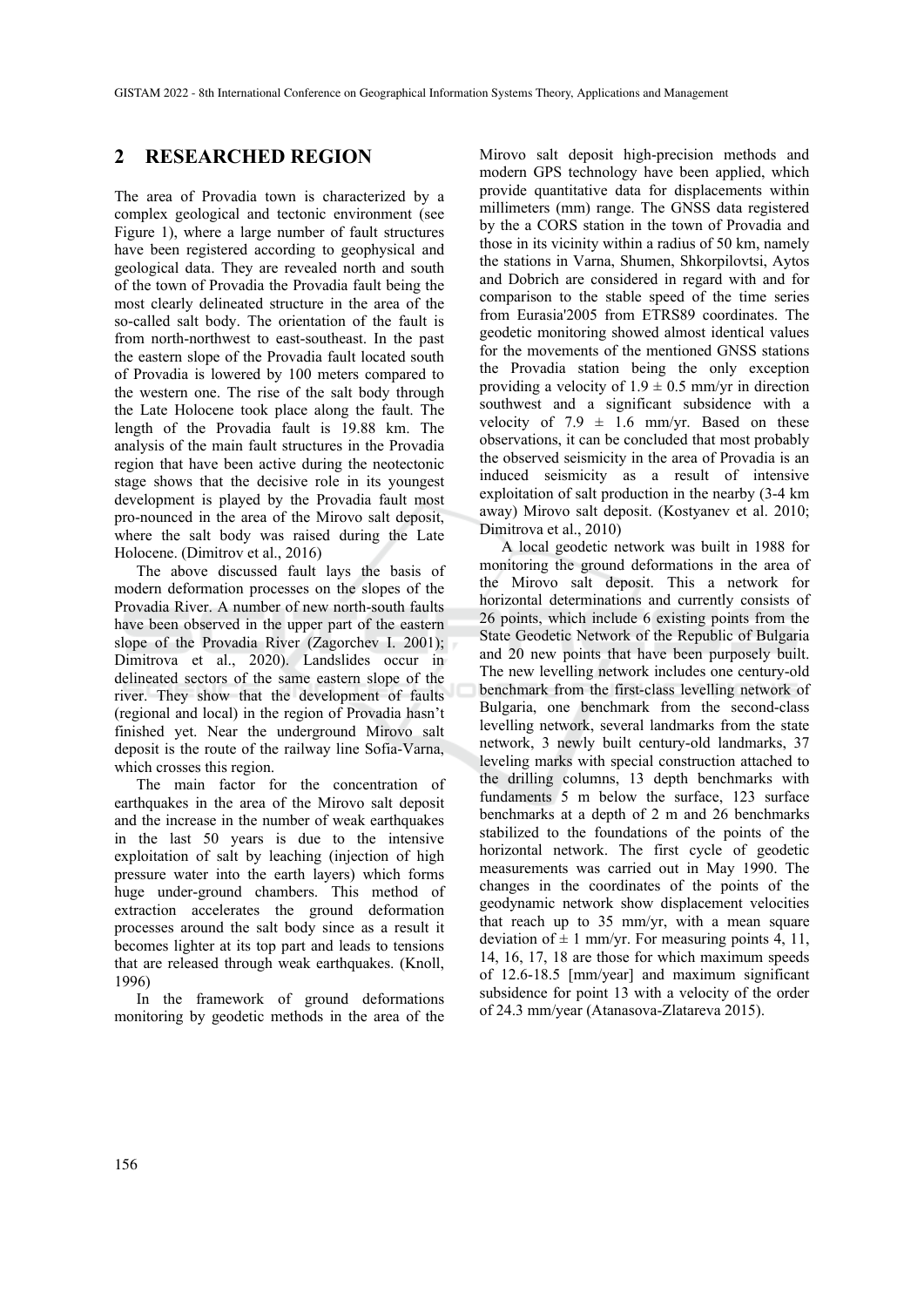

Figure 1: Local seismological network (green triangles), local geodetic network (red dots) and local geodetic network for railway monitoring (red stars) in the area of the Mirovo salt deposit (red contour).

In (Valev et. al., 2015) it was underlined that "*It cannot be denied that the deformations (in the area of the salt deposit) are mostly caused by technogenic activities, but they would hardly have manifested themselves to such an extent if there had not been lateral tectonic pressure. This statement is justified by the tangible values of deformations outside the deposit.*" In the same paper one more conclusion was drawn that "*… whether some of the boreholes are exploited or not the velocities of vertical and horizontal movements remain almost constant. There is no relationship between the cessation of drilling and the dynamics of relocations and after several years of suspension of production in some of the chambers*". In (Kostyanev et al., 2010) for ongoing geodynamic processes in the same region it was stated that *"…it is necessary to determine what part of the total value of deformation is the one of technogenetic character and what is the part, which is of tectonic origin"*.



Figure 2: The geodynamic network for the area of the Mirovo salt deposit - general scheme (Valev et. al., 2015).

Since for this particular case the main object of research is the railway line passing through Provadia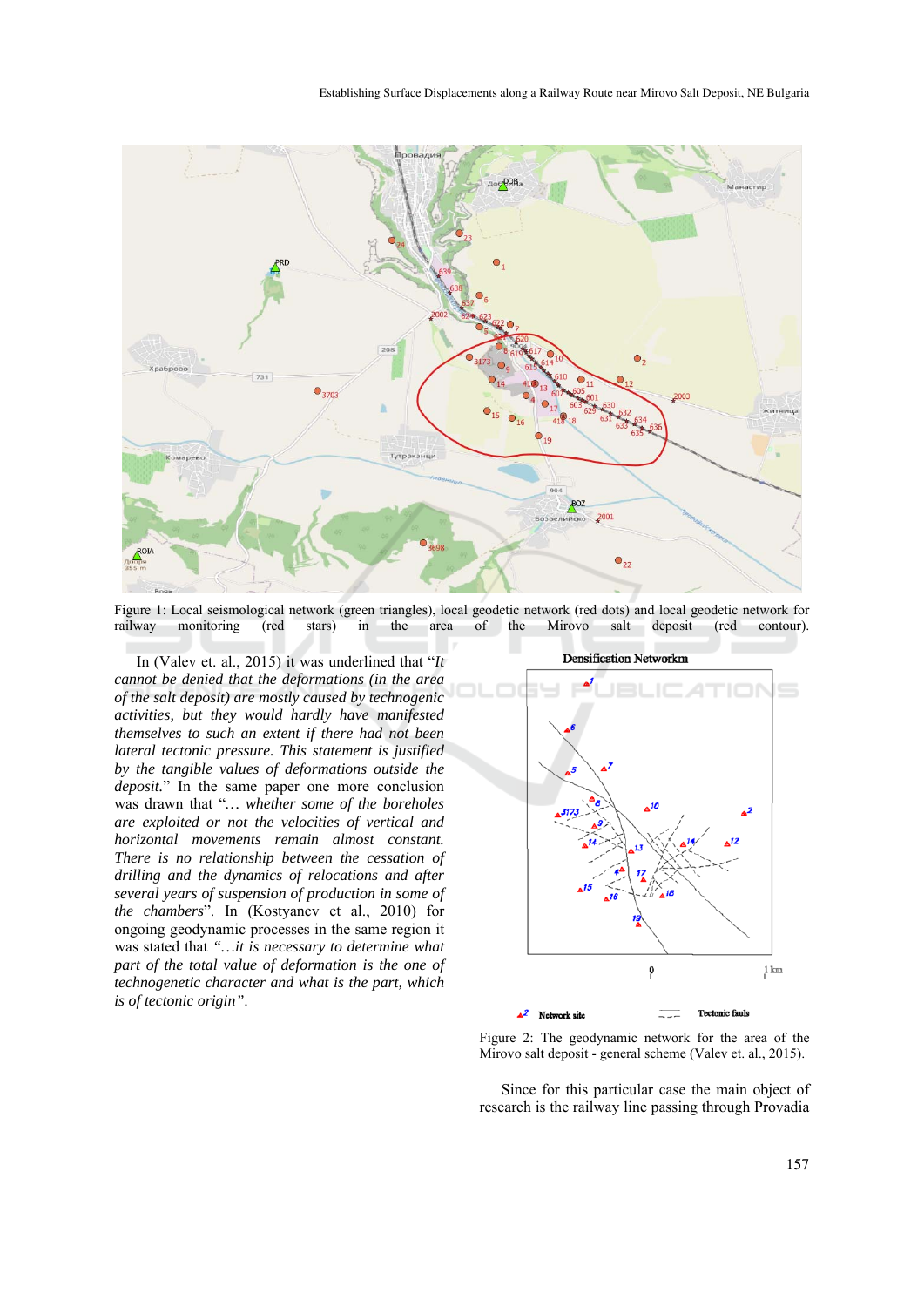town and close to the salt deposit, which is part of the route Sofia-Varna we will briefly comment on the geodetic measurements performed on it in order to guarantee its reliable functioning. In the last few years (after 2010) an additional geodetic network of 36 points has been purposely built to monitor the surface deformations along the railway line. On this network levelling and GNSS measurements have been performed at regular basis. Its points are measured with greater frequency due to the higher importance of this infrastructure site since it concerns the public safety. The traffic on the railway line is considered as dangerous dynamic load, which can cause depressurization of the boreholes near it, as well as there are problems with the safety of trains. From the geodetic measurements made it was concluded that the vertical and horizontal displacements in the area of the railway line have significant values. On October 7, 2010 an earthquake event with magnitude 4.5 on the Richter scale 4 , caused (or was caused by) fault movements, probably led to a general relocation of the benchmarks along the railway line and accelerated the ground movements in direction towards the central part of the salt deposit through which the main fault passes. It is known that the subsidence registered in the railway infrastructure located near the mine workings is caused by tensile and compressive deformations related to the lowering of the upper layer of the mine workings. These deformations lead to changes in tensions inside the continuously repaired railway line.

# **3 DINSAR TECHNIQUE IN MEASURING THE GROUND MOTIONS IN PROVADIA**

In the last decade, the interferometric approach has been widely used in modern geodynamic research. The method uses interferometrically processed data from terrestrial or satellite radars with a synthetic aperture. The purpose of the processing is to obtain the change of the phase signal present in two radar images obtained on different dates. Based on this difference, information can be obtained about the horizontal and vertical movements of the Earth's crust and thus the dynamical behaviour of various geophysical phenomena - earthquakes, landslides, sink holes, etc.

To use the interferometric technique for SAR data processing two radar images (often called the interferometric pair - IFP) must be processed

together and the resulting height difference is inferred from the difference of the phase component of the backscattered signal of the two measurements. This difference is directly related to the changes (if any) that have occurred on the Earth's surface during the time interval between the two acquisitions. It should also be borne in mind that the movements recorded in this way are in the line of sight (LOS) of the antenna and cannot be interpreted directly as movement in a horizontal or vertical plane.

The DInSAR (Differential Synthetic Aperture Radar) approach used to obtain the results presented below is based on data obtained from the Sentinel 1A/B mission for the period 2015-2021 (see Figure 3). Based on their expertise the authors used data from online available SAR data archives maintained by various institutions selecting the IFPs best suited for further processing based on values perpendicular baselines between all possible data sets for the considered time intervals. Additional information from digital maps and other data concerning the topography of the study area was used to minimize the negative effects (shadows, layover, foreshortening) caused by the hilly landscape found in the researched region during the DInSAR processing.



Figure 3: Area of study covered by the used SAR images of ESA's mission Sentinel-1 ascending and descending orbits tracks 36 and 58.

Another consideration that was taken into account to mitigate the mentioned effects was to process data from ascending and descending orbits and to register the results from both together. To create single interferometric image (IFI) data from previously formed IFP is processed with DInSAR method using the freely provided by ESA software SNAP.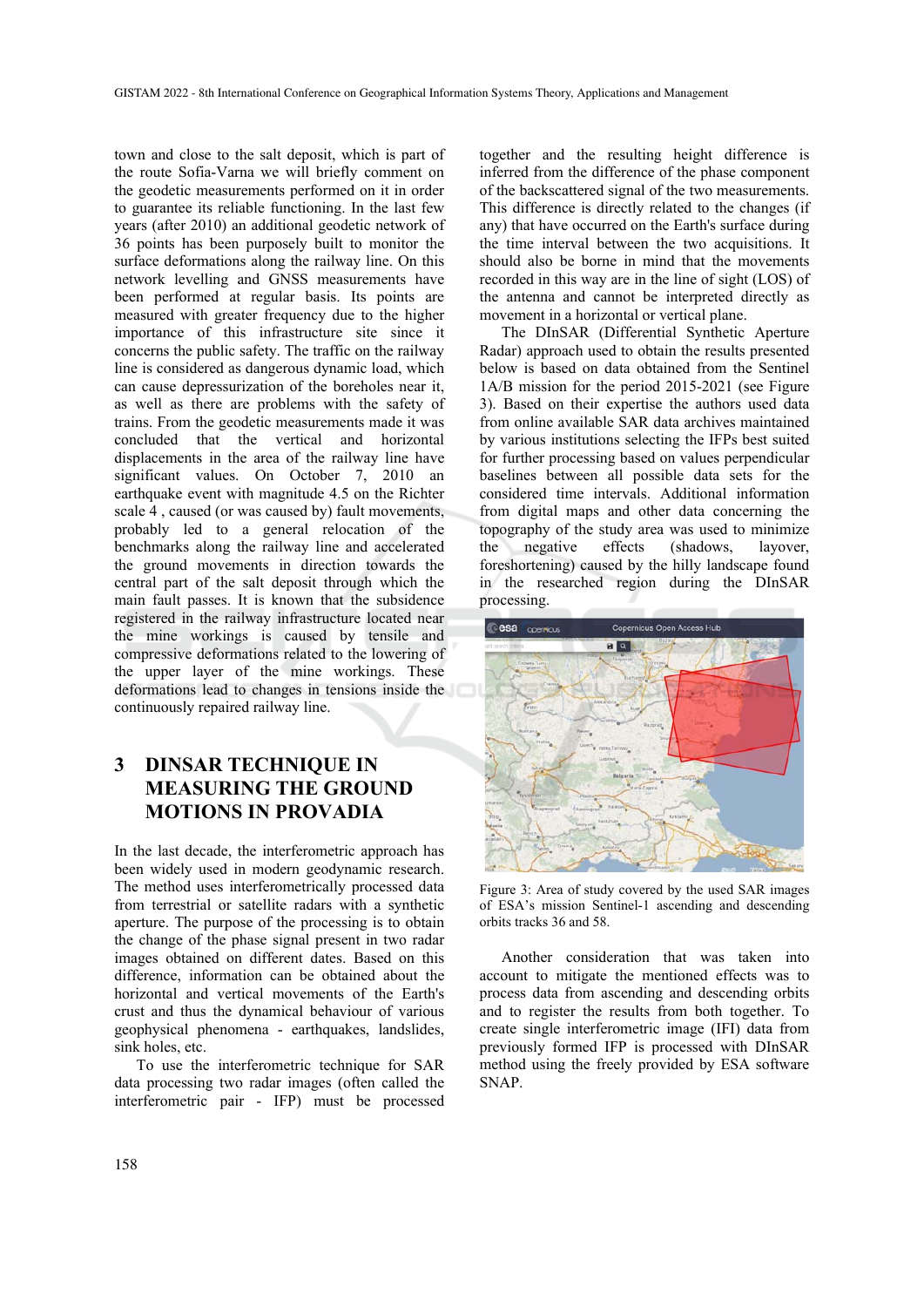For the study presented here a set of IFIs for the late autumn/early spring periods for the years 2015 to 2021 was produced. This period was selected to decrease the temporal decorrelation due to vegetation present in the studied area, which is predominantly agricultural land, leading to loss of coherence. Other parameter we experimented with were the DEMs used in DInSAR processing as provided by the software (Nikolov et. al. 2017) in order to increase the spatial resolution of the final results. To improve the co-registration of the initial single look complex SAR data from the primary and secondary SAR data sets only precise information for the satellite orbits at the time of their acquisition were used.

#### **4 RESULTS AND DISCUSSION**

In order to facilitate the processing first a local archive was created with more than 300 SAR data sets from both types orbits of the Sentinel-1 mission aquired in IW mode and stored in SLC format for the area including the town of Provadia. (see figure 3) From this repository selected were only those that met the criteria for short perpendicular baseline between data in a single  $IFP -$  less than 20m. This was an essential requirement since the smaller the baseline is the better results concerning the deformations are obtained (Vassileva, 2017). After creating an interferogram from each IFP extracted was smaller area that covers only the studied region (see figures 1 and 3). This was done because this way the next processing steps are performed in less time and the results after unwrapping procedure are more reliable. The latter is of particular importance since at that step the interferometric phase is transformed from  $(-\pi; \pi)$  to metric units thus delivering values for the surface motions detected by DInSAR. It was established in (Larsen, 2020, p106) that the decomposition of the derived after DInSAR phase signal in LOS into E-W, N-S and vertical components is not trivial task being an ill posed problem to derive three unknowns from a single equation. To this end we used a simplified version of the said equation making the assumption that the dominant movement is subsidence and a formula as (1) will provide reasonable results.

$$
display_v = \frac{unw \; phase * 0.056}{-4 * \pi * rad(cos(inc \; angle))} \; [m] \tag{1}
$$

Despite this simplification the interpretation of the results should be made supported by as much additional information as possible. For the studied object it was not possible to acquire more data from in-situ measurements and for this reason the authors decided to use only the LOS information to assess the displacements of the points and not to obtain their exact velocities.

Further removed were the pixels (ground elements) having low coherence which were considered as influenced by temporal decorrelation (see figure 4). The last step performed in SNAP was the geocoding of the final results in geographic coordinate system WGS84 which is needed to use the results as images in external software products for analysis and visualization.

Using the above mentioned steps a set of IFIs was created at intervals of 4-5 months in order to establish the deformations along the studied route of the railway line as in (Atanasova,Nikolov 2016). The validation of the information received from the produced IFIs was performed using the data from the local and CORS GNSS networks (figures 1 and 2).

The third and final phase of the study involves the analysis of the information obtained after DInSAR processing and is based on the obtained deformation maps in metric units for the respective period. Firstly, it should be emphasized that the registered surface displacements are in the LOS of the antenna and give information whether the points are moving towards or moving away from it, and secondly, they are relative to a point with precisely measured deformation. Another practical consideration

in interpreting LOS movements is that the actual three-dimensional motion of the Earth (North, East, Up) is an estimate and should interpreted with care.

For the pixels laying along the railway line from six presented images that contain displacements in LOS we calculated some statistics that allowed conclusions to be drawn. First it was made clear based on information from the coherence band of each image that not for all said pixels the information produced from SAR data could be considered reliable since only the pixels in the displacement band that have coherence above 0.3 could be trusted. In this case the largely varying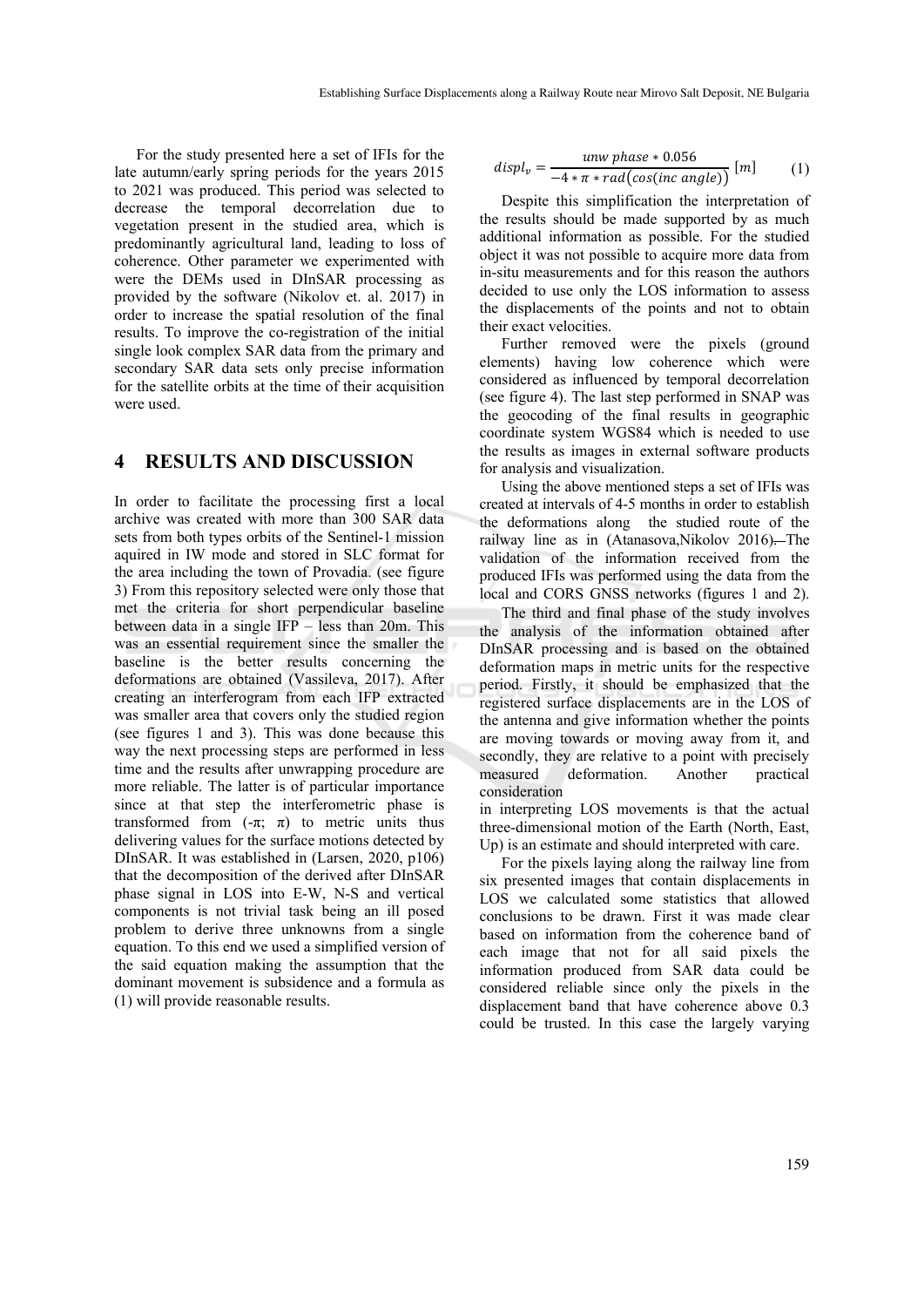

Figure 4: Subset of displacement map for the period Oct 2018-10 March 2019 and geodetic points from railway route.

| Track 58 ascending                             |          |            |            | <b>Track 36 descending</b> |           |                       |
|------------------------------------------------|----------|------------|------------|----------------------------|-----------|-----------------------|
|                                                | Nov2018  | Nov2019    | Nov2020    | Oct2018                    | Nov2019   | Nov2020               |
|                                                | Apr2019  | Apr $2020$ | Apr $2021$ | March2019                  | March2020 | March <sub>2021</sub> |
| Valid                                          |          |            |            |                            |           |                       |
| pixels                                         | 953      | 1338       | 1283       | 1266                       | 2299      | 732                   |
| Statistics for the displacements in LOS [m]    |          |            |            |                            |           |                       |
| min value                                      | $-0.088$ | $-0.055$   | $-0.088$   | 0.010                      | $-0.047$  | 0.023                 |
| max value                                      | $-0.048$ | 0.003      | $-0.020$   | 0.067                      | 0.019     | 0.122                 |
| range                                          | 0.041    | 0.058      | 0.067      | 0.057                      | 0.066     | 0.099                 |
| Pixels that have data in all six images $-203$ |          |            |            |                            |           |                       |
| min value                                      | $-0.088$ | $-0.036$   | $-0.086$   | 0.017                      | $-0.026$  | 0.072                 |
| max value                                      | $-0.075$ | $-0.005$   | $-0.053$   | 0.031                      | $-0.018$  | 0.120                 |
| range                                          | 0.013    | 0.031      | 0.033      | 0.014                      | 0.008     | 0.048                 |
| Stddev                                         | 0.003    | 0.006      | 0.007      | 0.003                      | 0.001     | 0.014                 |

Table 1: Statistics for the pixels along the railway line (see figures 4 and 5) for the three studied periods.  $\equiv$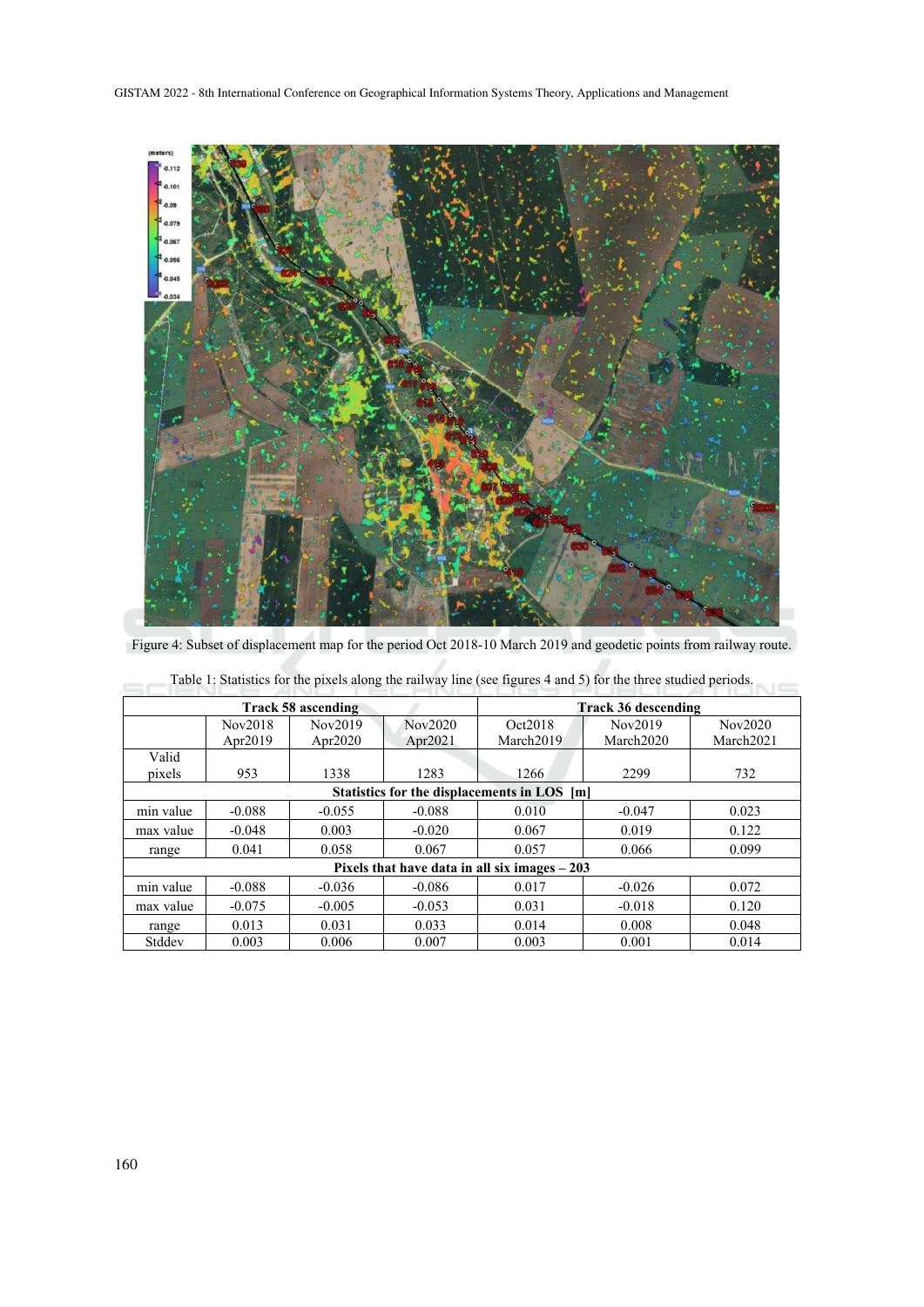

Figure 5: Subset of displacement maps created from SAR data satellite orbits 36 and 58 (black line is the monitored railway line).

number of valid pixels could be attributed to the length of acquisition periods and to the weather conditions at the date of the acquisition. It could be stated that based on the signs for every valid pixel the overall movement could be produced – if the signs from both geometries are the same the dominant movement is vertical otherwise the movement is in east-west direction (Vassileva, 2017). From the table provided it is made clear that the seasonal movements, regardless of its type, don't exceed 0.1 m. In order to make proper comparison between the results produced from ascending and descending orbits of the satellite only the pixels that had valid values for all six periods were considered. It is seen in the same table that since values the range and the standard deviation of the detected movements for this pixels only is small which leads to the conclusion that the movement is reliably registered.

## **5 CONCLUSIONS**

From the all above presented the main conclusion is that the presented framework delivers reliable information with regard to the ground movements in the area of the Provadia town to all interested stakeholders. Also it needs to be underlined the possibility of regular monitoring of the region with less financial and human investment.

### **ACKNOWLEDGEMENTS**

This study was supported by the Contract No D01- 404/18.12.2020 (project "National Geoinformation Center (NGIC)" financed by the National Roadmap for Scientific Infrastructure 2020-2027. The authors would like to express their gratitude to European